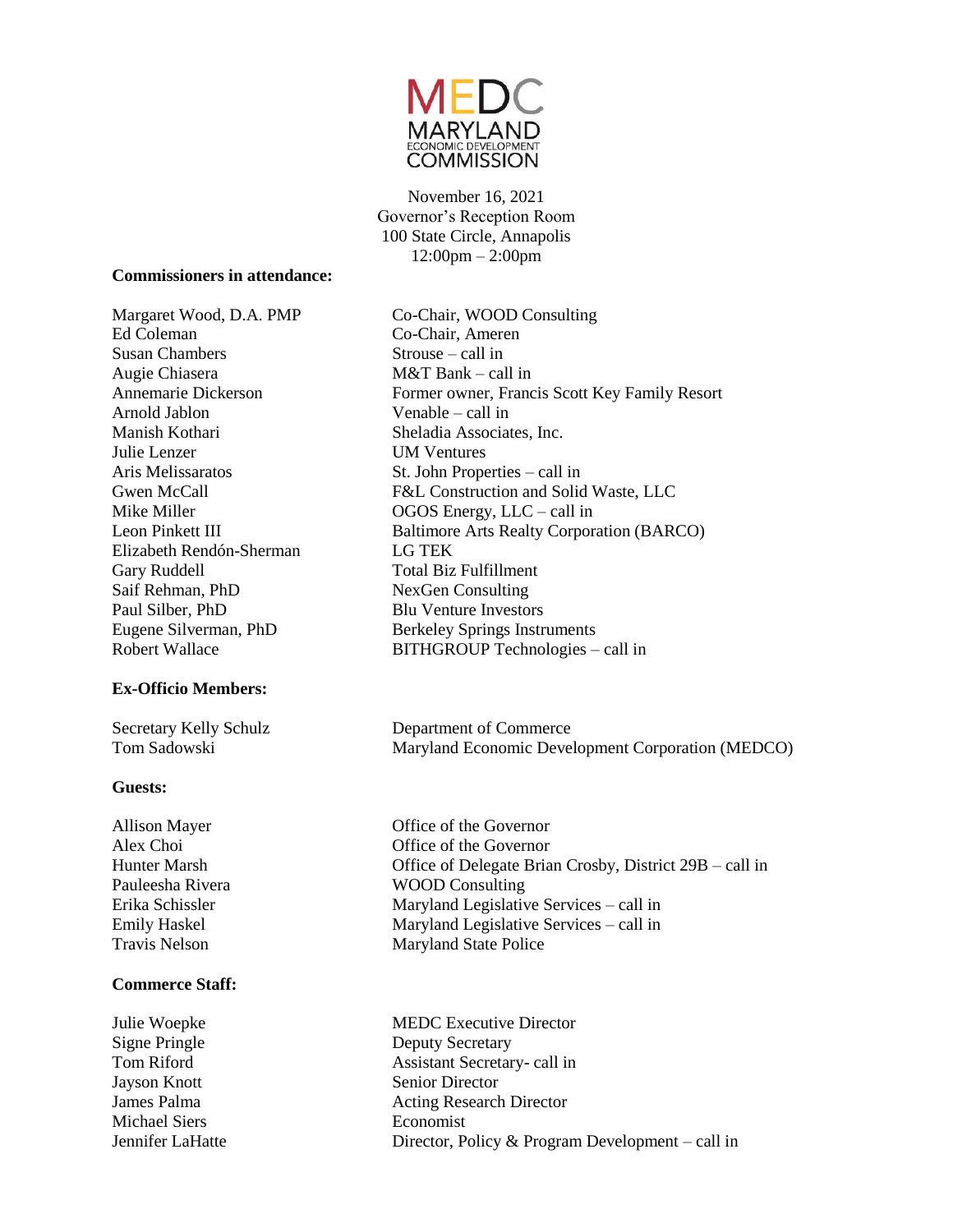## **I. Call to Order**

Co-Chair Ed Coleman called the meeting to order at 12:00pm.

### **II. Consent Agenda**

Upon a motion duly made and seconded, items a. and b. were approved and item c. accepted.

#### **III. Rankings & Research Subcommittee**

Ms. Elizabeth Rendón-Sherman*,* Chair, Rankings and Research Subcommittee addressed the Commission. She reported the Subcommittee met several times since the September meeting and the Research Team has spent significant time preparing three (3) items for the Commission to review. First is a rankings document that looks similar to the previous scorecard. One of the main changes is an "update" section that includes key ranking updates since the previous meeting. In this case, looking at two (2) quarters worth of data. Some updates to note here include:

- Maryland's recovery has continued. Over the last three (3) months, the state has added jobs and has a 1.1% growth rate, the 17th best in the nation.
- Maryland's unemployment rate continued to decline, though the decline has been a bit slower than some other states. Between May and September, the unemployment rate fell from 6.1% to 5.9%. The State is now ranked 40th in terms of unemployment rate.
- Good news for the tourism industry is that BWI Thurgood Marshall Airport saw 1.9 million passenger flights in August 2021, the most since the start of the pandemic.
- Maryland ranks third in terms of the number of Inc. 5,000 fastest growing companies as a share of all firms.

Ms. Rendón-Sherman then introduced Economist Michael Siers who presented a dashboard of highfrequency economic data looking at things like employment by industry, the housing market, and venture capital. Finally, Michael shared a draft of a new index to assess the needs of Maryland's communities. She stated all materials are in draft stages and the Subcommittee seeks the Commission's input. Commissioners suggested that the materials be presented to the Commerce Subcabinet to evaluate how other agencies could use or improve upon this data.

Mr. Siers then answered questions from the Commissioners that included employment trends; workforce and wages by race by county; start-ups by county; factors that influence various rates; connectivity and education; highlighting specific Baltimore City data; and area needs for policy recommendations. The Chair stated the dashboard link will be distributed after the meeting for the Commissioners to review at their leisure and provide input. She thanked the Research Team for the work conducted.

## **IV. Department of Commerce Update**

Secretary Kelly Schulz addressed the Commission by introducing Deputy Secretary Signe Pringle and the Governor's Deputy Chief of Staff Allison Mayer. She began the Commerce presentation by describing a number of marketing activities and new travel to promote the State. The Secretary gave an update on the Marketing Partnership activities highlighting the *Forbes Magazine* insert distributed to over 6 million readers and pushed out via social media over 40 million others. She then presented a Quantum Video produced by the Department in partnership with the University of Maryland and Connected DMV for an inaugural Quantum conference.

Secretary Schulz then introduced Jayson Knott, Senior Director, Office of Business and Industry Sector Development to review business attraction and expansion opportunities since the last meeting. He